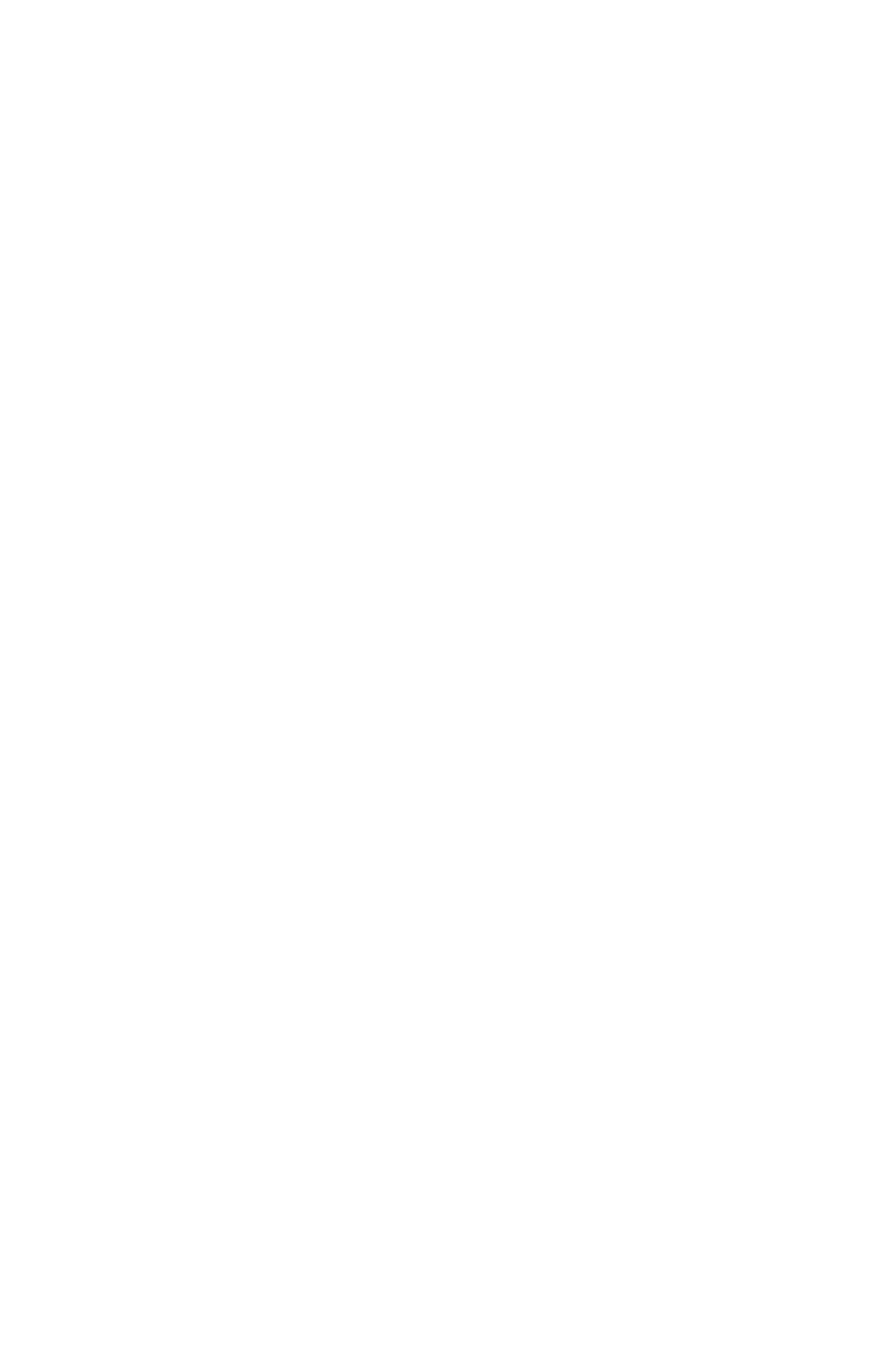# Unexpected Joy Cancer, *Faith*, and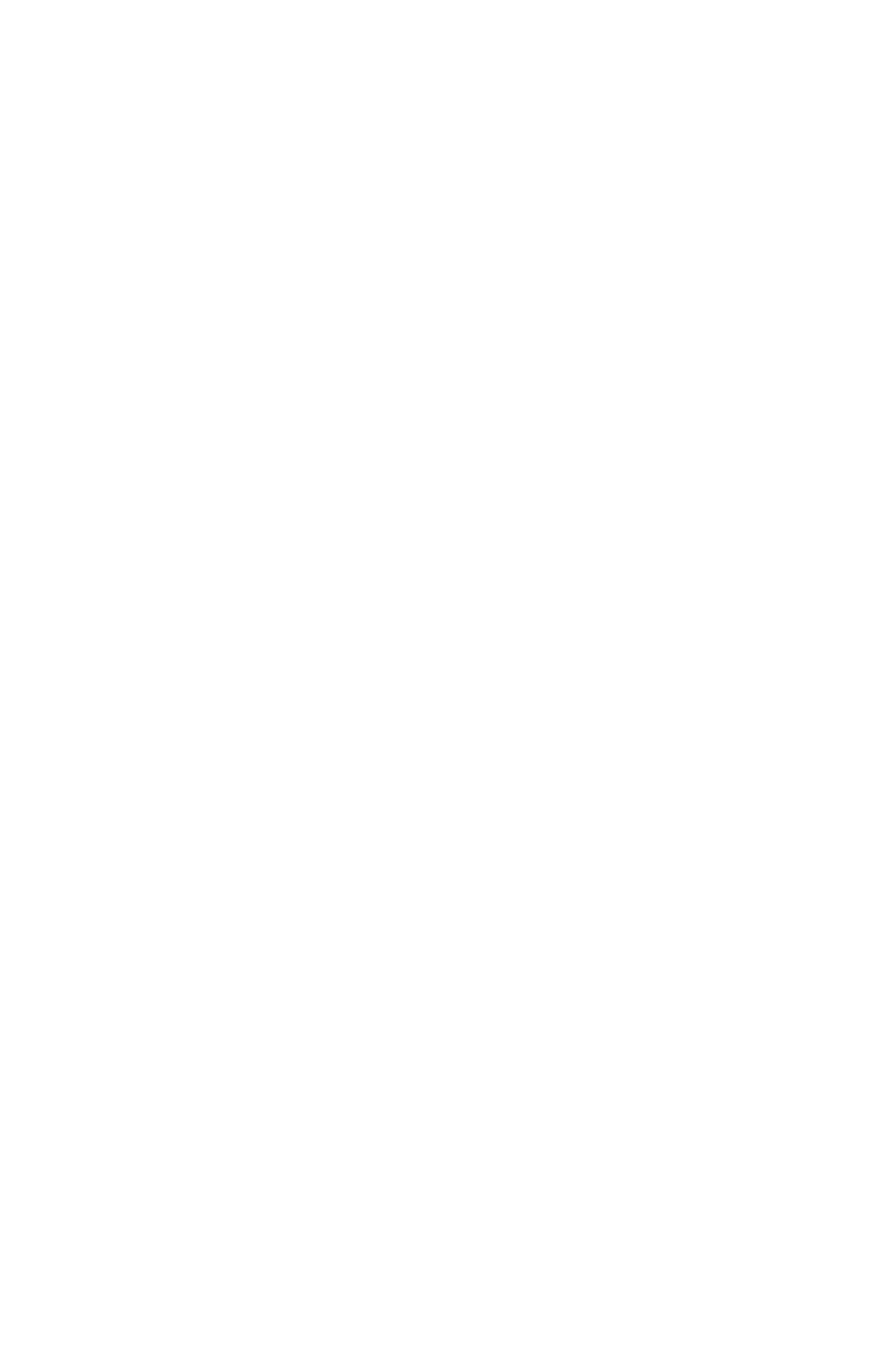

*How to Die*

### BECKY BAUDOUIN

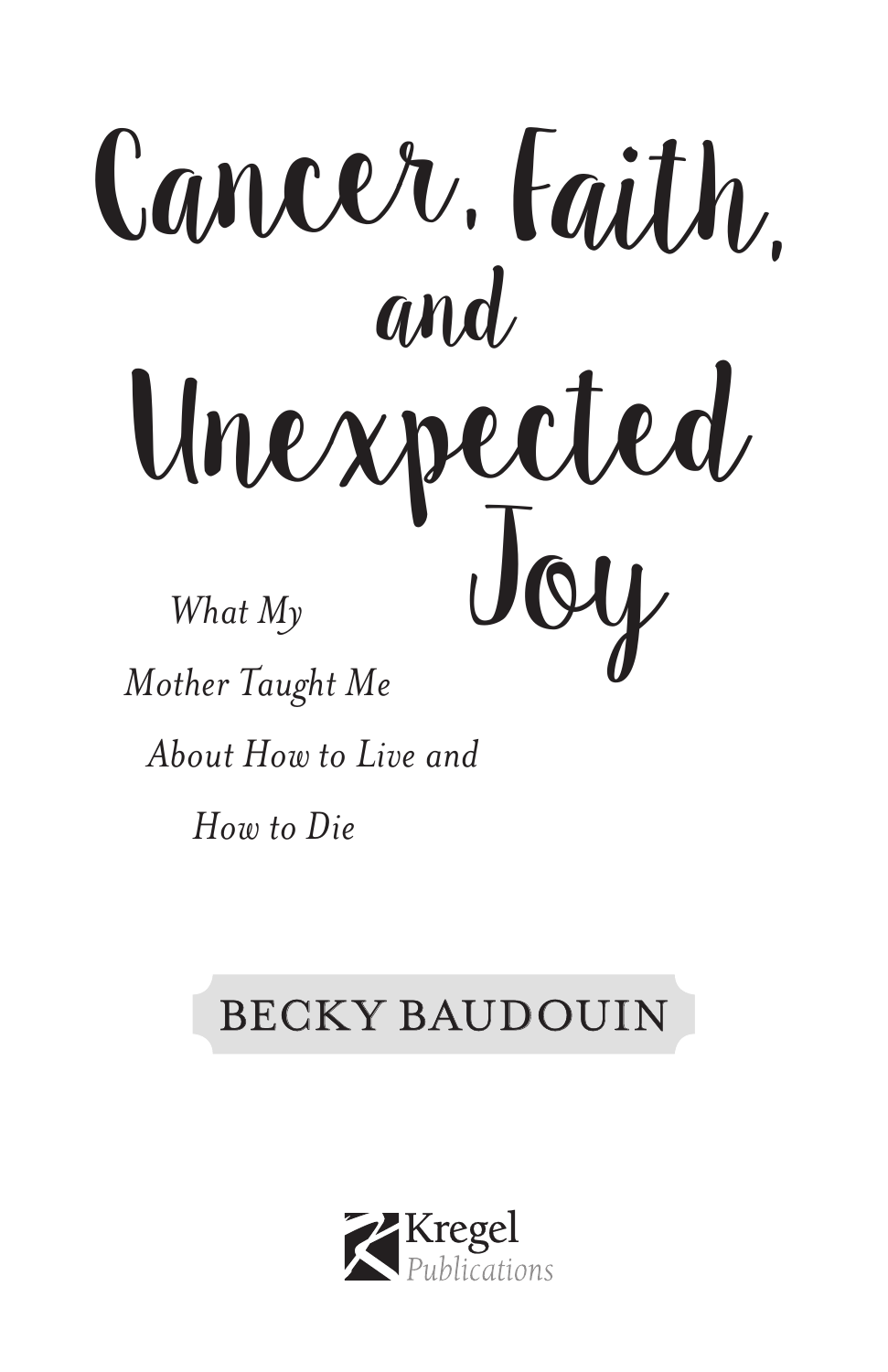*Cancer, Faith, and Unexpected Joy: What My Mother Taught Me About How to Live and How to Die* © 2017 by Becky Baudouin

Published by Kregel Publications, a division of Kregel, Inc., 2450 Oak Industrial Dr. NE, Grand Rapids, MI 49505.

All rights reserved. No part of this book may be reproduced, stored in a retrieval system, or transmitted in any form or by any means—electronic, mechanical, photocopy, recording, or otherwise—without written permission of the publisher, except for brief quotations in reviews.

Distribution of digital editions of this book in any format via the Internet or any other means without the publisher's written permission or by license agreement is a violation of copyright law and is subject to substantial fines and penalties. Thank you for supporting the author's rights by purchasing only authorized editions.

All Scripture quotations, unless otherwise indicated, are from the Holy Bible, New International Version®, NIV®. Copyright © 1973, 1978, 1984, 2011 by Biblica, Inc.TM Used by permission of Zondervan. All rights reserved worldwide. www.zondervan.com

Scripture quotations marked msg are from *The Message*. Copyright © by Eugene H. Peterson 1993, 1994, 1995, 1996, 2000, 2001, 2002. Used by permission of NavPress Publishing Group.

Scripture quotations marked NASB are from the New American Standard Bible®. Copyright © 1960, 1962, 1963, 1968, 1971, 1972, 1973, 1975, 1977, 1995 by The Lockman Foundation. Used by permission. www.Lockman.org

Scripture quotations marked NLT are from the Holy Bible, New Living Translation, copyright © 1996, 2004, 2007 by Tyndale House Foundation. Used by permission of Tyndale House Publishers, Inc., Carol Stream, Illinois 60188. All rights reserved.

*Chapters 22 and 33, quotation of "10,000 Reasons (Bless the Lord)" by Jonas Myrin and Matt Redman:* Copyright © 2011 Thankyou Music (PRS) (adm. worldwide at CapitolCMGPublishing.com excluding Europe which is adm. by Integrity Music, part of the David C Cook family. Songs@integritymusic.com) / Atlas Mountain Songs (BMI) worshiptogether.com Songs (ASCAP) sixsteps Music (ASCAP) (adm. at CapitolCMGPublishing.com). All rights reserved. Used by permission.

*Chapter 24, quotation of "Untitled Hymn (Come to Jesus)" by Chris Rice:* Copyright © 2003 Clumsy Fly Music (Admin. by Word Music, LLC). All rights reserved. Used by permission.

ISBN 978-0-8254-4474-6

Printed in the United States of America 17 18 19 20 21 22 23 24 25 26 / 5 4 3 2 1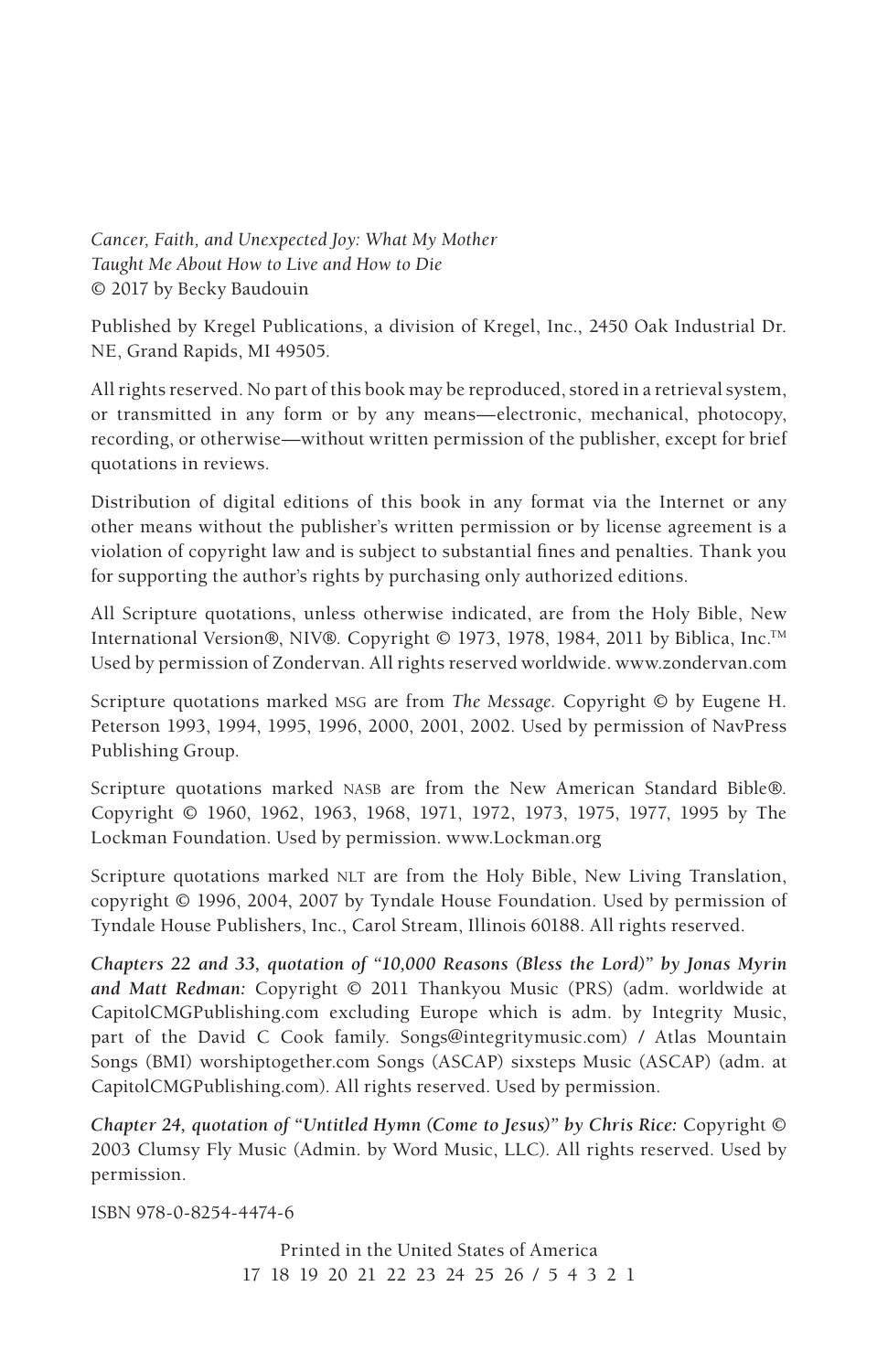

This book is dedicated in loving memory to the most courageous woman I have known: my mother, Carol Stephens. In faith she held on to Jesus while letting go of this life. She makes me want to be brave.

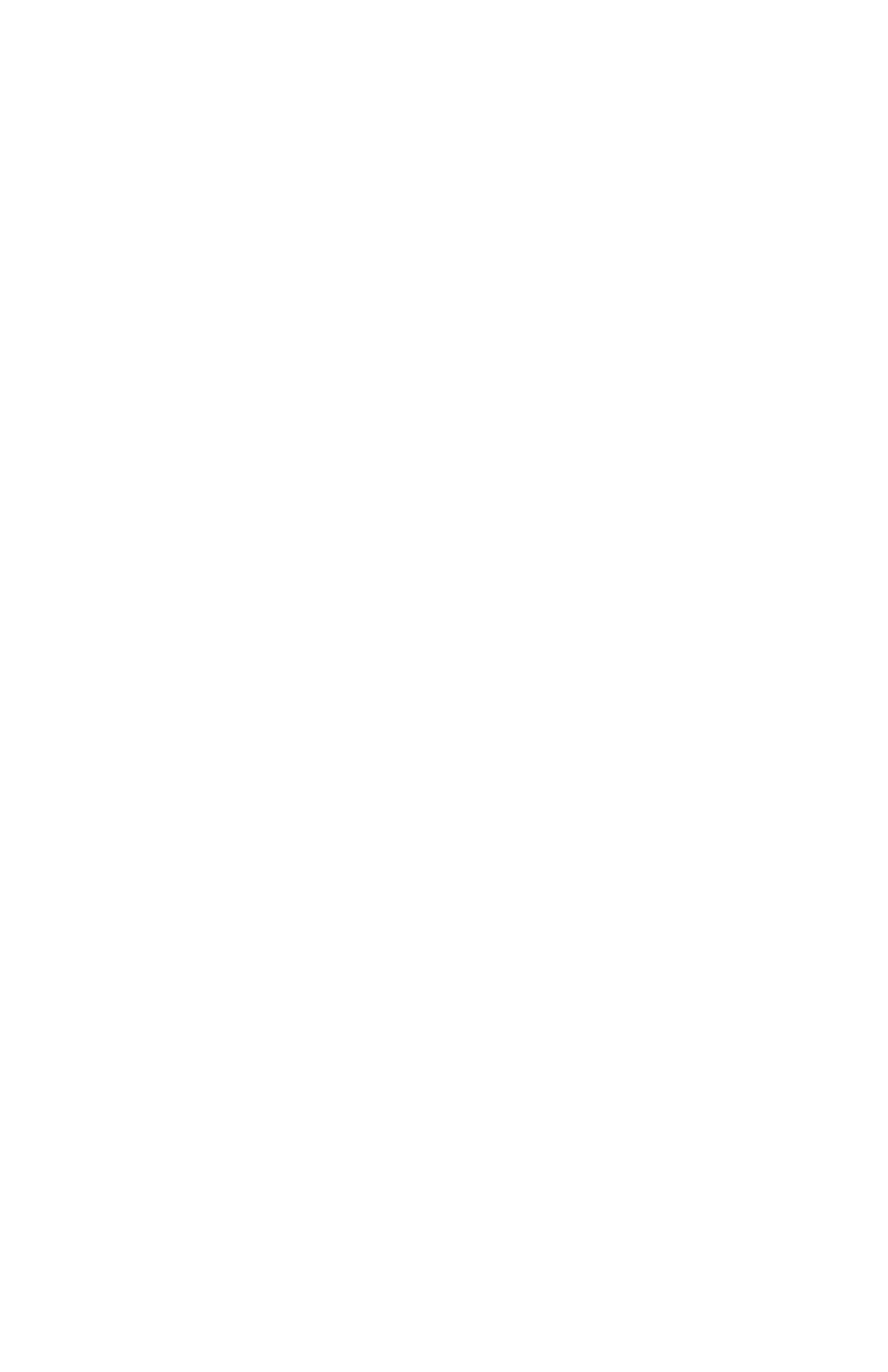Section .

*Contents*

| Letting Go $\ldots \ldots \ldots \ldots \ldots \ldots \ldots \ldots \ldots \ldots \ldots \ldots$ . 93 |
|-------------------------------------------------------------------------------------------------------|
|                                                                                                       |
|                                                                                                       |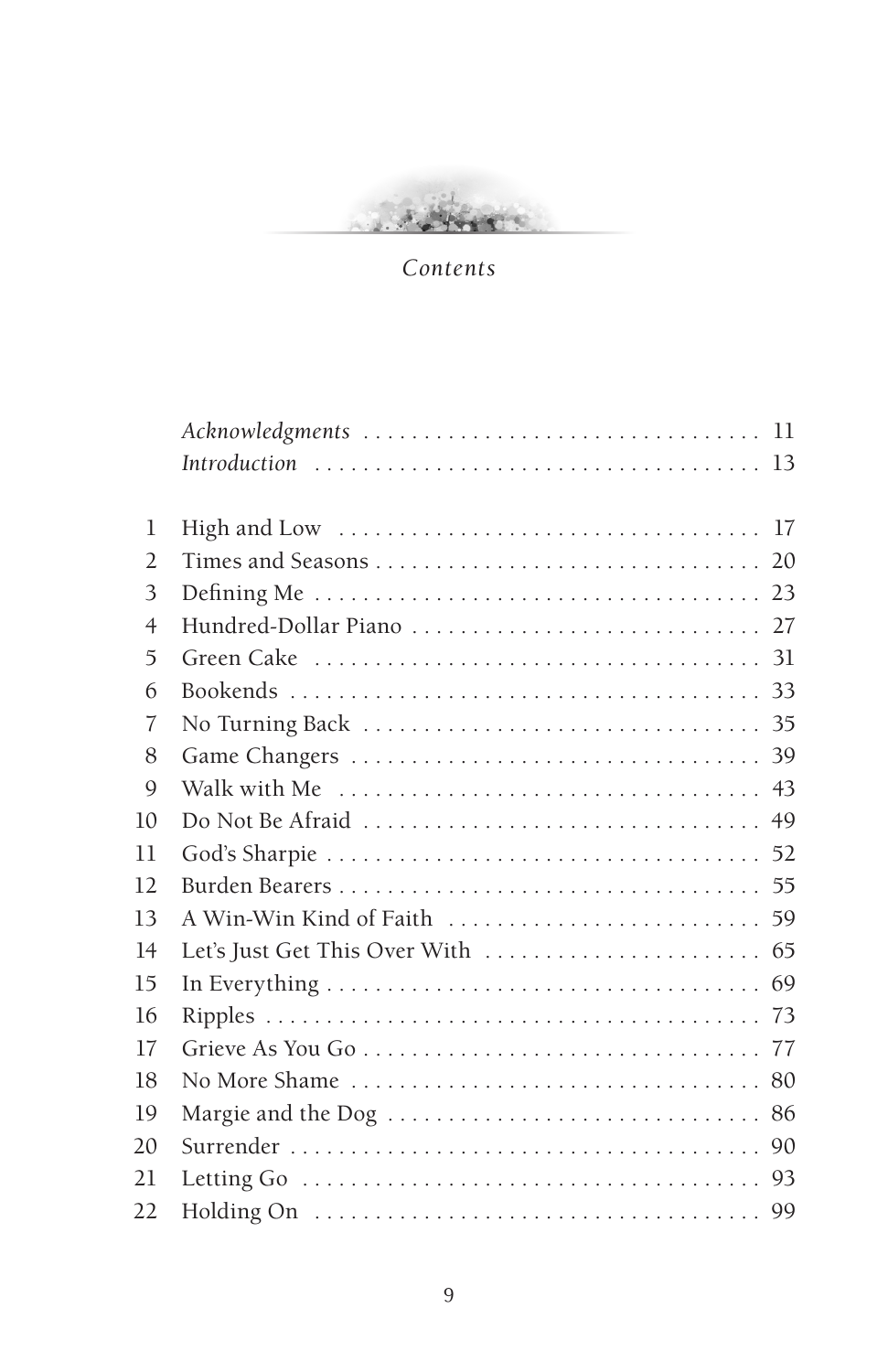| 23 |                                                                                             |
|----|---------------------------------------------------------------------------------------------|
| 24 |                                                                                             |
| 25 | 108                                                                                         |
| 26 | 112<br>Obituary, Long Version                                                               |
| 27 | 116                                                                                         |
| 28 | 119                                                                                         |
| 29 | 122                                                                                         |
| 30 | 125                                                                                         |
| 31 | 127                                                                                         |
| 32 | Always a Part of Me $\ldots \ldots \ldots \ldots \ldots \ldots \ldots \ldots \ldots$<br>130 |
| 33 | The Most Wonderful Time of the Year<br>133                                                  |
| 34 | 138                                                                                         |
| 35 | A Ten-Year-Old's Guide to Being Happy<br>141                                                |
| 36 | Just a Matter of Time<br>145                                                                |
| 37 | 149                                                                                         |
| 38 | 152                                                                                         |
| 39 | Live Well, Die Well<br>157                                                                  |
| 40 | A Word About Groups and Grief  164                                                          |
|    |                                                                                             |
|    |                                                                                             |

#### *Questions for Personal Reflection and Journaling*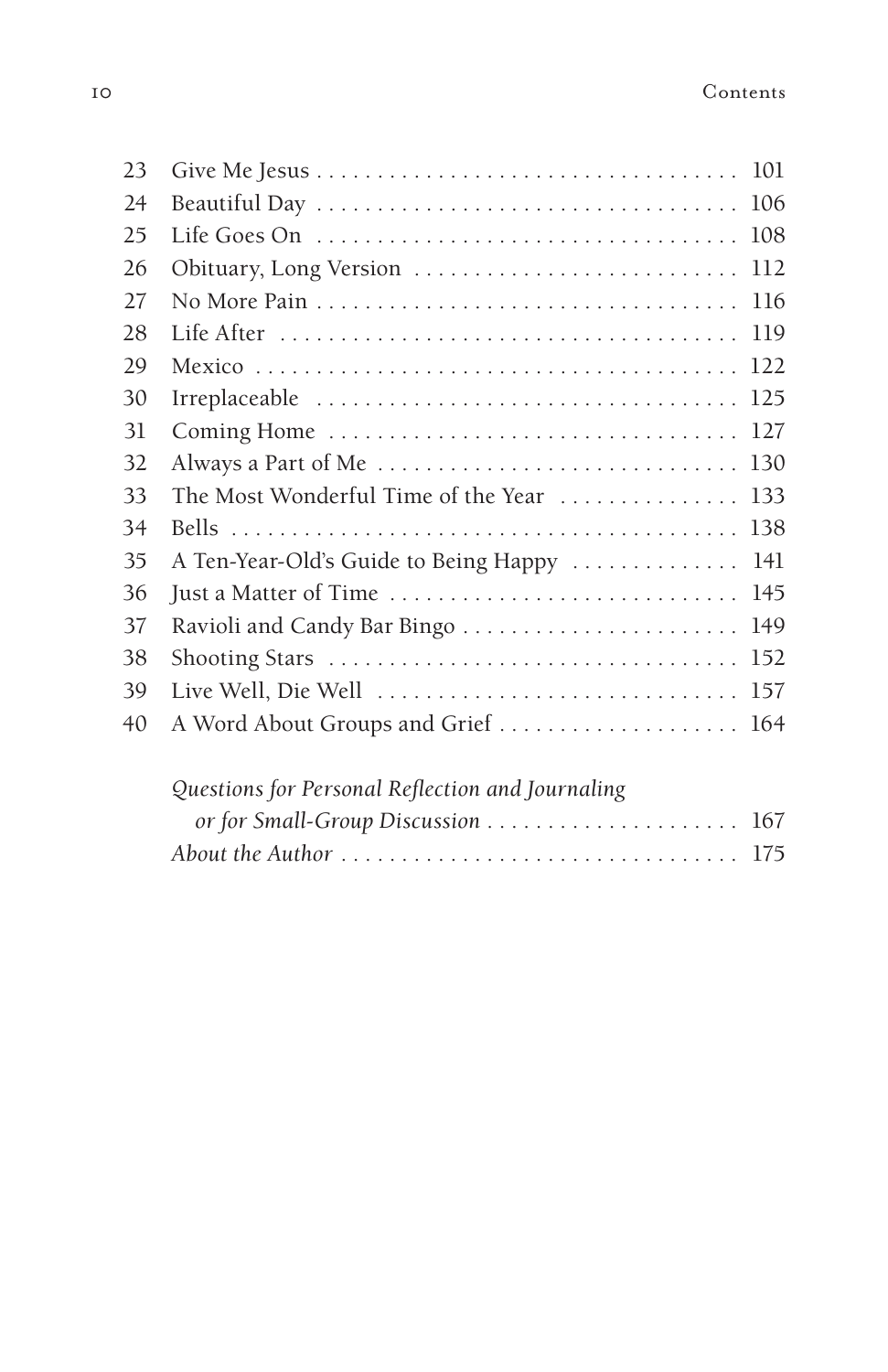*Acknowledgments*

Ith a sincere heart, I'd like to thank:

My editor, Steve Barclift—Thank you for believing my story was worth telling.

The team at Kregel Publications—You graciously guided me through a process that was harder than I had imagined, more collaborative than I had expected, and more rewarding than any work I have done thus far. You are truly excellent at your craft.

My groups, Life After Loss and GriefShare—None of us wanted to be part of "the club," but I am certain that showing up every week moved me forward, and sharing our sorrows healed my heart. Thank you.

Mom's amazing doctors and nurses—I don't remember all your names, but I will never forget how you cared for Mom and our family.

Steph—Your help during the process of writing this book was invaluable. Thanks for your honest critique and encouragement, and for saying, "Let me just read the whole thing one more time." You're the best!

Margie—Thank you for your encouragement and for your insightful editing, especially on the hard chapters.

Chicago Area Speakers Group—You are an amazing group of generous, smart, gifted women. Thank you for sharing your expertise with me and helping to get the word out.

Gerry—Without you, this book would not have happened. Thank you for believing in my gift and for publishing my articles. You were an extraordinary mentor and friend, and you are deeply missed.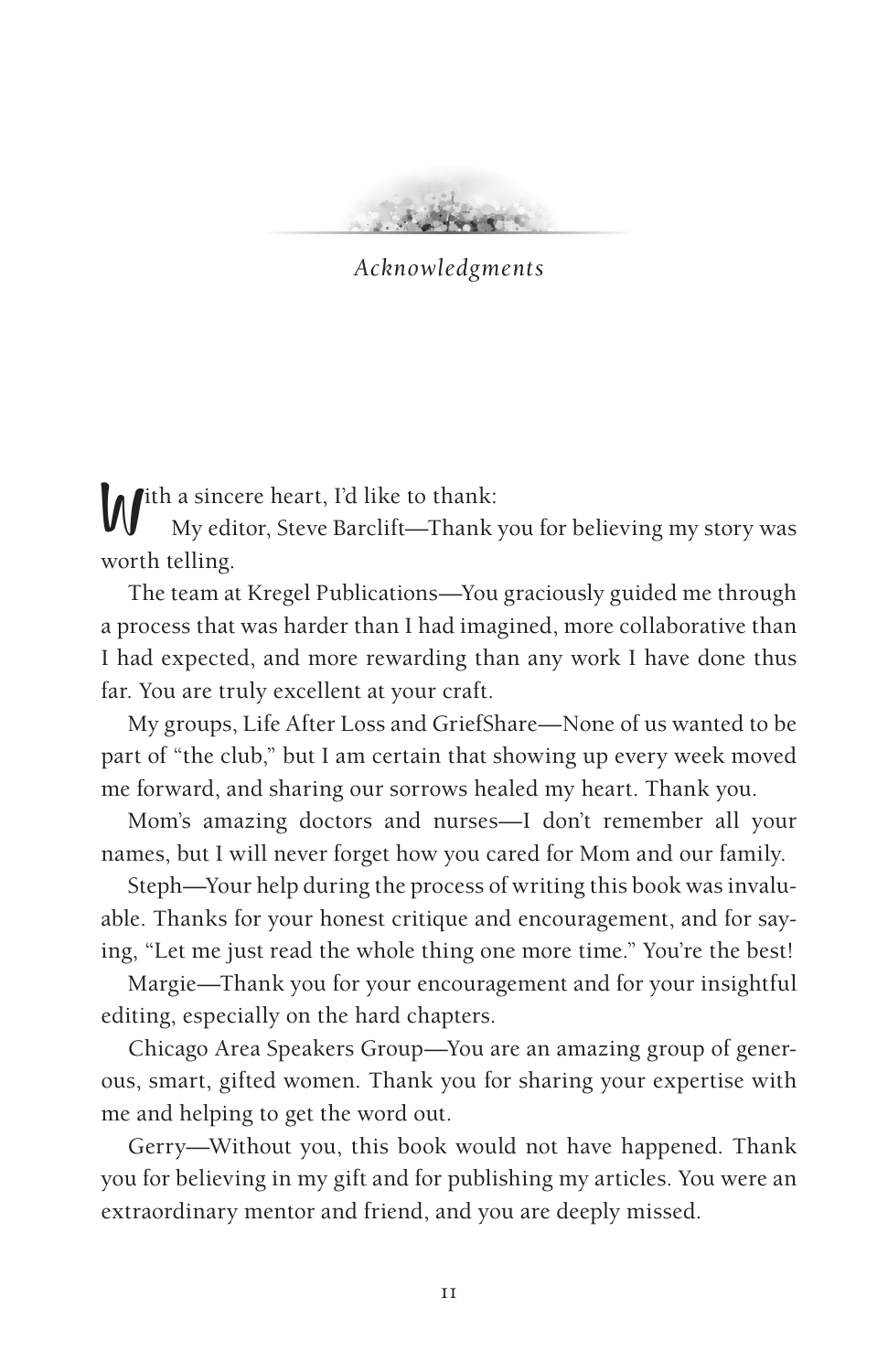My extended family (scattered across the globe), my wonderful friends, the Tribe, and the ladies in the Kitchen—Thank you for walking with me through every season of life.

Dad and Anita—Thank you for your love and support, and for graciously providing a place we can all gather every summer.

My brothers, Russ and Bryan—I'm so grateful we were together with Mom at the end. Though distance separates us, we share the loss of the best mother anyone could ever have.

My sisters, Deb and Kari—Together we cared for Mom, supported one another, and are becoming the women she raised us to be. I thank God for you both.

Katelyn, Claire, and Brenna—The sorrow of losing my mom is overshadowed by the joy of being your mom. I love you always.

Bernie—Your empathy during Mom's illness and after her death brought me profound comfort. Thank you for never rushing my grief.

Mom—Thank you for showing me I don't need to be afraid. You keep making ripples long after you've gone. And . . . I still miss you every day.

My Lord and Savior, Jesus—Thank you for the gift of life, the promise of your presence in every moment, and the reality of heaven.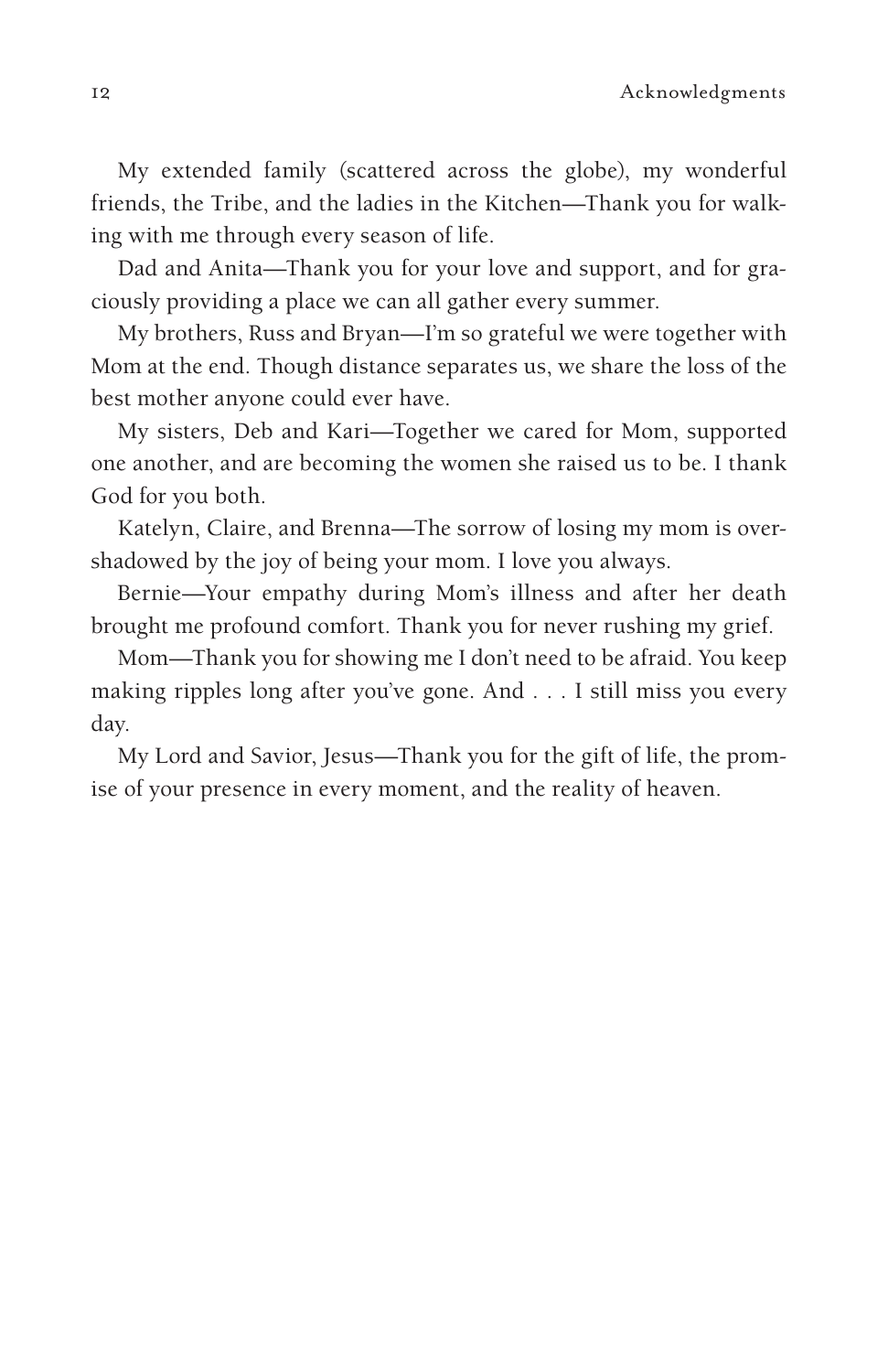#### *Introduction*

Wy mom was diagnosed with cancer the week of Thanksgiving, and for Christmas she asked me to buy her a book. She wanted something positive and faith-filled by a popular Christian teacher on television. As I browsed the aisles of my local Christian bookstore, I came across the book *Seeing Through the Fog* by Ed Dobson. I immediately recognized the author as my sister's former pastor from Grand Rapids, Michigan, who had been living with amyotrophic lateral sclerosis (ALS) for more than a decade. When I saw his latest book and read the inside cover, I knew I needed to get it for my mom. Here was a man who was living and dying at the same time, and he still had hope. He was terminally ill, had lived for years with this horrible disease, and was trusting God through the process of gradually losing the mobility and function of every part of his body.

I found the title my mom asked for and bought both books. I read Dobson's book before wrapping it in Christmas paper and placing it under the tree. His story was powerful. It was encouraging and painful, faith-filled and honest. Mom read Dobson's book first because she needed to hear from someone who was living with a similar condition. She was desperate for something real to hold on to.

Because when the doctor says the tumor is inoperable, when the treatments don't work as well as we had hoped, when life as we know it comes to a screeching halt—we all need the same thing: hope. Whether we have strong faith in God or we don't even know what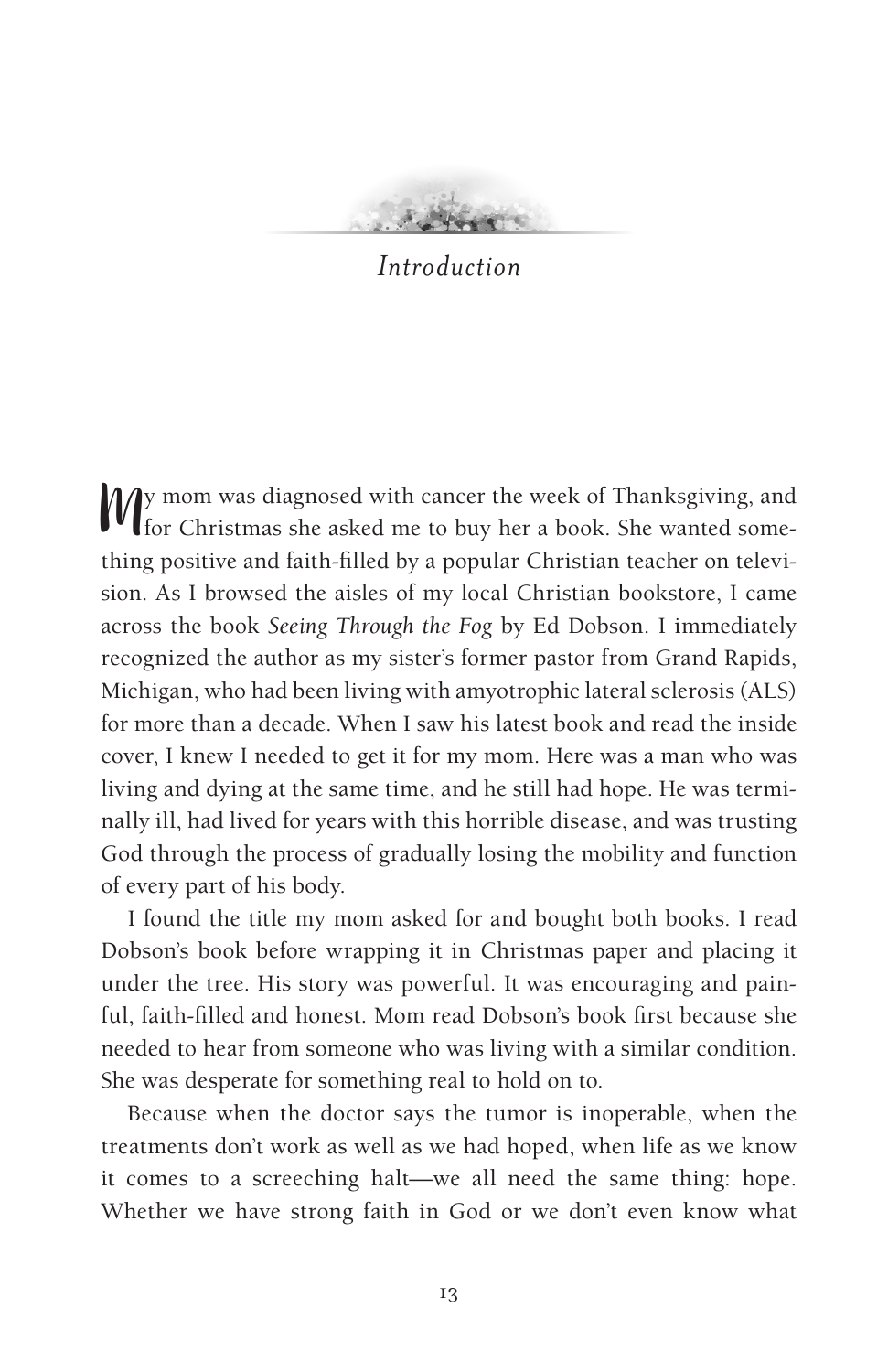14 Introduction

we believe, our paths intersect at this point of need. We struggle to accept the unacceptable. We hope and pray for the best, because we don't have control over the outcome. Even if we had all the money in the world, we could never buy the end result we so desperately want. We find ourselves living in a fog—in a state of limbo—unable to prepare for the future because we don't know what will happen. In these moments, we need to know we are not alone. We need to remember that God really is in control and he has promised to never leave us or forsake us. We need to be reminded that God will help us through whatever may come, that we can always trust him, and that we don't have to be afraid.

Having grown up with a debilitating stutter and an anxiety disorder, I had been afraid for most of my life. My mom had always been a source of unconditional love and acceptance, and the thought of losing her was more than I could bear.

For months she battled cancer with an amazingly positive attitude. She fought hard to get well, and she believed God was healing her. She told us not to worry and assured us she was going to be around for a long, long time. Then she turned a corner that surprised us all. Just seven months after her diagnosis, when she was hospitalized with multiple complications, something inside of her began to shift, to change. I had sometimes worried that her strong faith would lead her into a state of denial at the end, but I was wrong. Instead, she was fully present in her reality. In tune with her body and with her Maker, she gently told my siblings and me that she was dying. Her words were beautiful and, at the same time, incredibly difficult to accept. "I've taught you how to live, and now I want to teach you how to die. I want you to see that you don't have to be afraid."

I knew it would be harder than I could imagine. I did not know, however, that the process would be both sorrow-filled and beautiful. In our darkest moments, God's peace and comfort would fill every corner of our grieving hearts as we walked my mom to heaven's door.

My mom was as intentional in death as she had been in life, choosing to love, forgive, and trust. This is her story, and mine as well. It is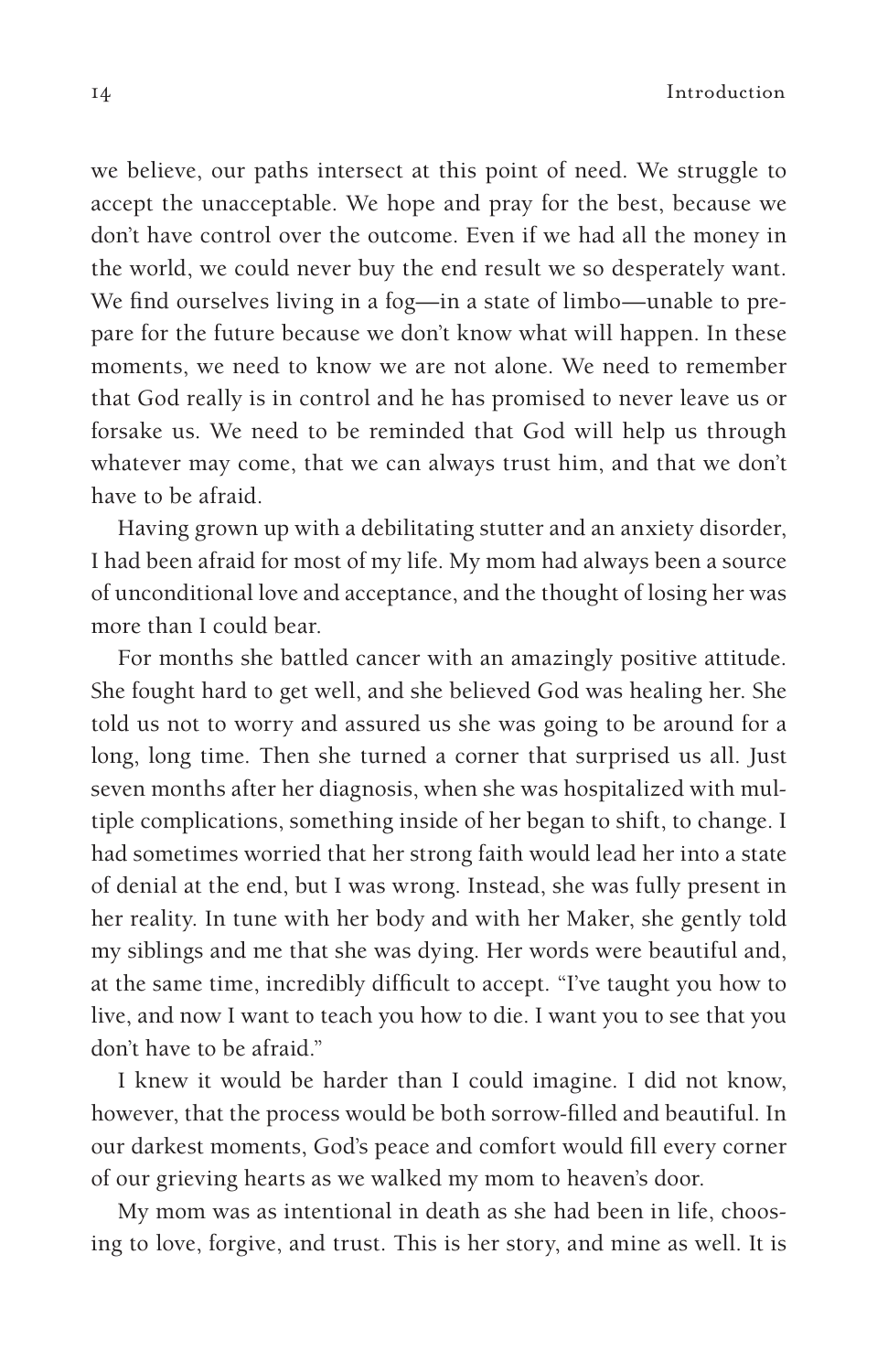a story for anyone living with the tension of wanting to hold on and needing to let go. It is for those who want to learn how to live and how to die, for those who need to see that really, truly, we don't have to be afraid.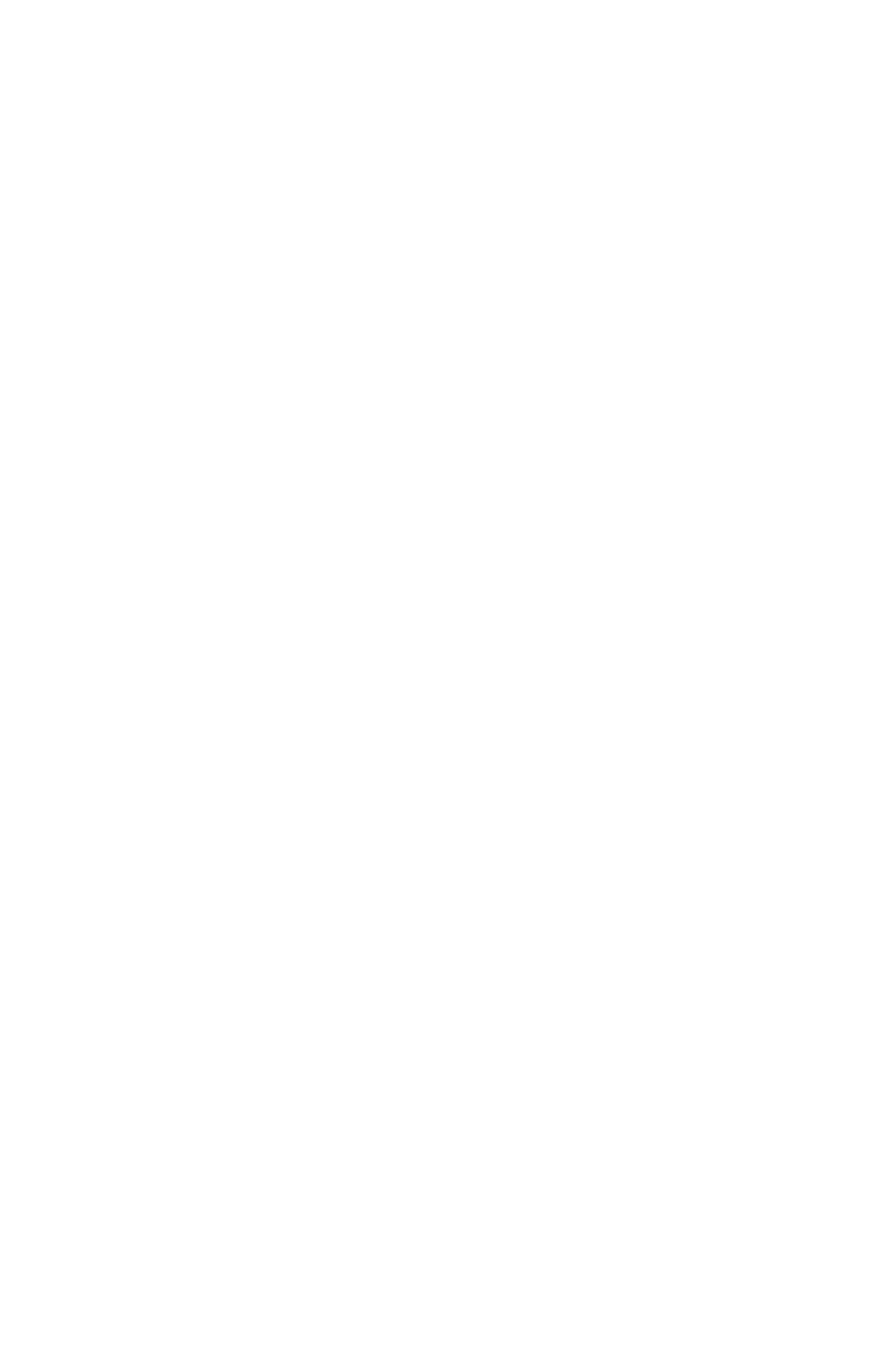

*Chapter 1*

## High and Low

*In hishandis the lifeof every creature and the breath of all mankind.* Job 12:10

Mom half laughs from shock as she tells me, "Becky, he thinks I have lung cancer."

The moment she says it I know it is true. I don't want it to be true, but I am a worst-case-scenario thinker. If the doctor saw something that looked like cancer on her scan, I don't need another test or a second opinion to convince me.

It's the third week of November, and my husband, Bernie, our three daughters, and I are in northern Michigan for the Thanksgiving holiday. This morning—the Monday before Thanksgiving—my niece Maggie was born. I was thrilled and a little surprised when my sister Kari asked me to be in the delivery room with her and her husband. I never even considered inviting family members to the births of my own daughters; I didn't want anyone except Bernie in the delivery room with me. I didn't even really want to be there myself! I felt honored to be invited to Maggie's birth, however, and I experienced one of my highest highs as I held my new niece moments after she was born and kissed my sister's wet cheeks.

Mom didn't make the three-hour drive up north to be here for Maggie's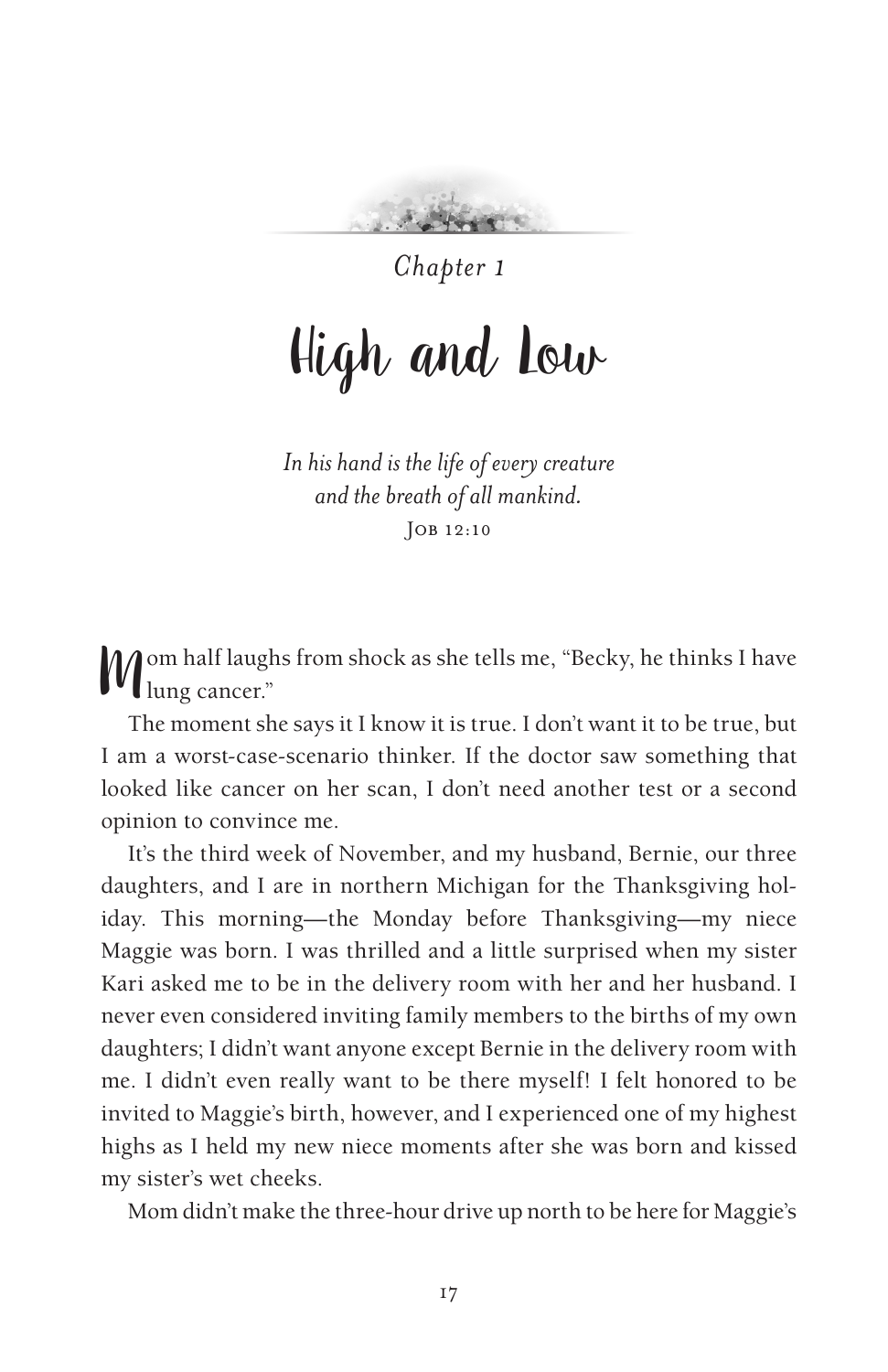birth; she wasn't feeling well. I called her this morning to give her details about the birth of her new granddaughter. Now, with my stomach in knots, I listen as she tells me that my older sister, Deb, who lives a couple of miles from my mom, had driven her to the emergency room that afternoon. She had been feeling weak and experiencing shortness of breath, and they thought something was wrong with her heart. But after taking an X-ray, the doctor says the problem is definitely not her heart.

 $\sqrt{10}$ 

When I was a kid, there were three things I feared the most: that my parents would get divorced, that I would never outgrow my stuttering problem, and that my mom would get cancer and die.

And that wasn't even the worst of it. In the deepest part of me I feared that not only would she get cancer and die a horrible death, but that she would still be smoking, right up to the end, and that I would hate her for it. Throughout my childhood, I begged her to quit. I hung motivational signs all over our house and tried to guilt her into stopping. She made several attempts, but it took many years of trying and failing before she quit for good.

In her early sixties, after having smoked for nearly fifty years, she finally found a way to break free from her addiction. I had heard that after five years of not smoking, the lungs rejuvenate and become like new. So cancer was no longer one of my biggest fears. I was much more concerned about heart disease, high blood pressure, or a stroke. My uncle Art, Mom's only brother, had died suddenly of a heart attack while visiting our family several years earlier, and I feared it was hereditary, that something similar might happen to Mom.

*Becky, he thinks I have lung cancer.* It isn't a firm diagnosis. She needs to have more scans, see a pulmonologist, and have a biopsy. I cry and pray with her on the phone. I try to sound positive. I tell her that an emergency room doctor can't officially diagnose someone with lung cancer using an X-ray, that maybe it's something else, something not so serious. My attempts to calm her fears do nothing to calm my own. My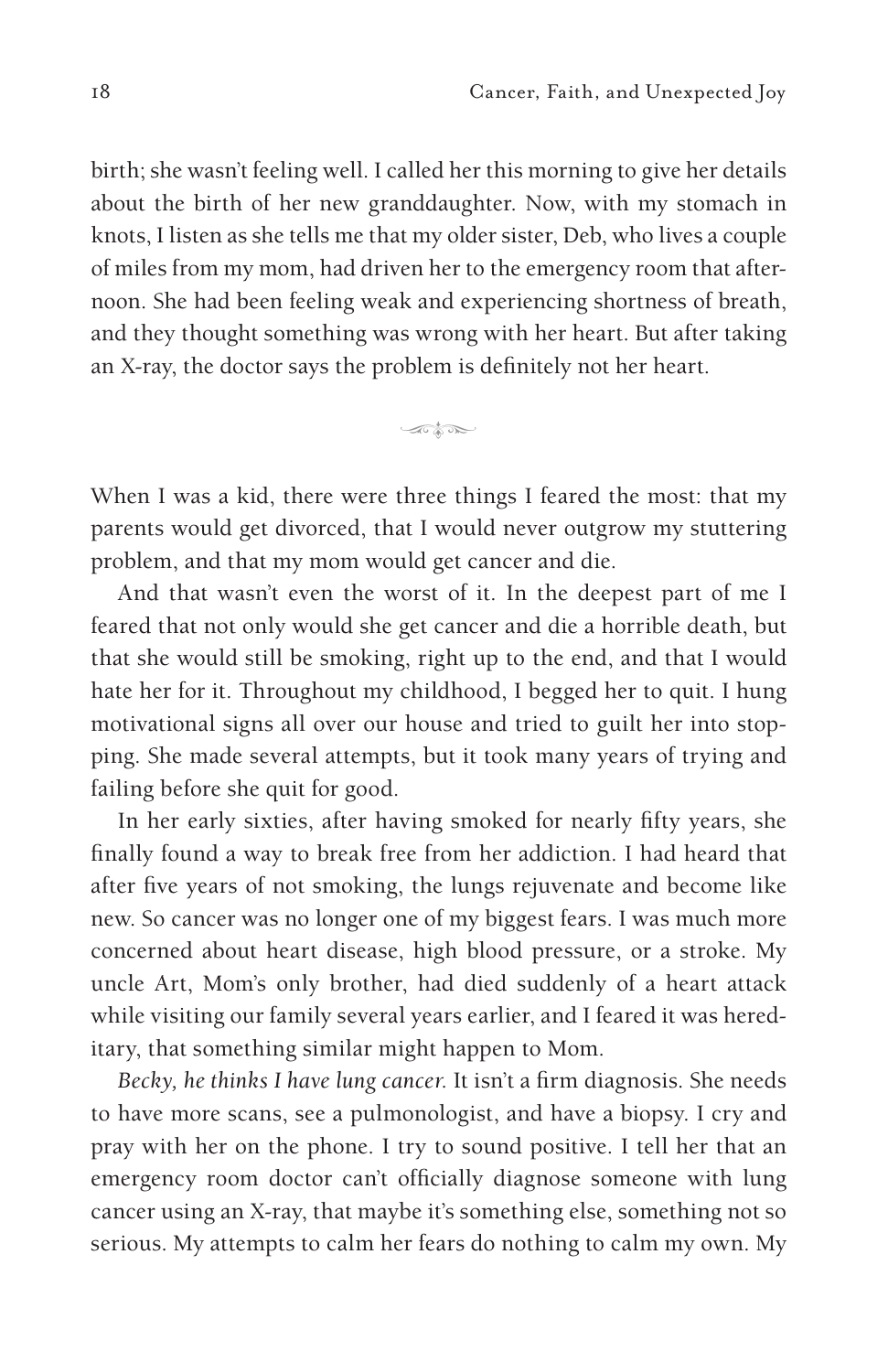mom has been a constant source of unconditional love and acceptance in my life, and now I am afraid I might lose her.

We have a dinner-time ritual in our house that we call "high and low"; one of our daughters likes to call it "happies and crappies." We got the idea from a movie. We take turns sharing the best and worst parts of our day. I like it because I believe that words are gold—powerful connectors with the potential to make us feel heard and loved. And it reminds me that life is a mix of sweet and bitter, mountains and valleys.

In bed at my sister's house that night, the Monday before Thanksgiving, I sob as I tell Bernie, "I'm terrified my mom is going to die." It is the lowest low after the highest high. In one day, in the span of one sunrise and sunset, I've tasted sweet and bitter, new life and the shadow of death. Fear as I have never known it settles over me and fills me with dread. And it keeps me from seeing the One who holds both life and death in his hands.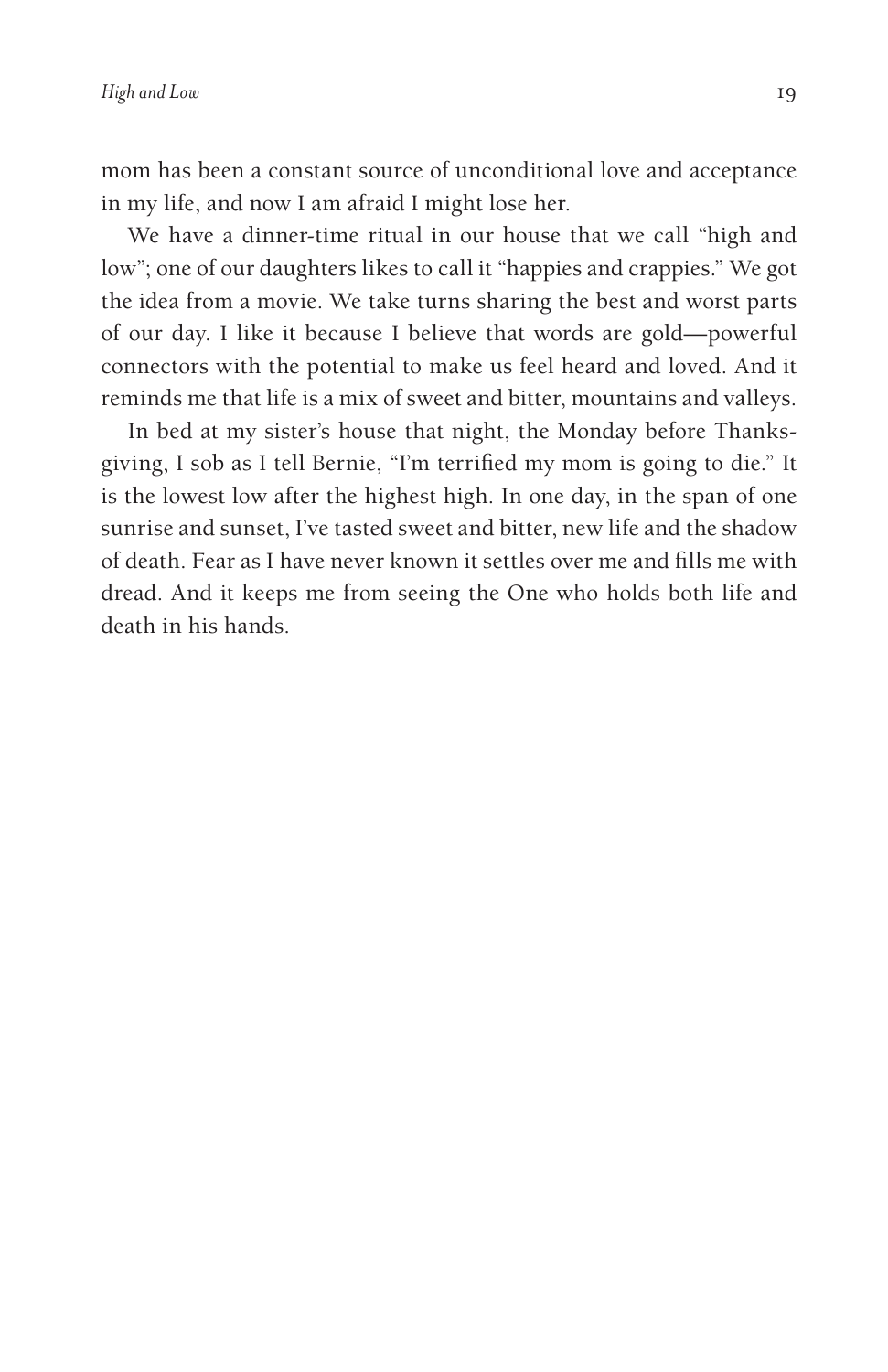*Chapter 2*

### Times and Seasons

*There isatime for everything, andaseason for everyactivity under theheavens.* Ecclesiastes 3:1

We'll find out the results of the biopsy on Wednesday. I've taken a couple of days off work so I can drive to Michigan and go with Mom to her appointment. She calls me Monday morning to tell me that I don't need to come.

"I called the office this morning to ask if they had the results. I didn't want to wait until Wednesday if they could just tell me over the phone. It's definitely lung cancer, and we'll find out more when I see the pulmonologist. So you don't need to come anymore because I canceled my appointment."

I understand that she needed to know. The wait has been hard on all of us. But it's not the news we wanted to hear. I would have gladly waited longer if the results could somehow have been different. I think about what she has just told me, and for a millisecond I consider canceling my trip. The girls are in school, and I know that I will need to take more time off work in the months ahead. This trip is no longer necessary, so maybe canceling would be a good idea. Mom is thinking the same thing and says, "Why don't you wait and come another time when I need you? This week there really is nothing for you to help me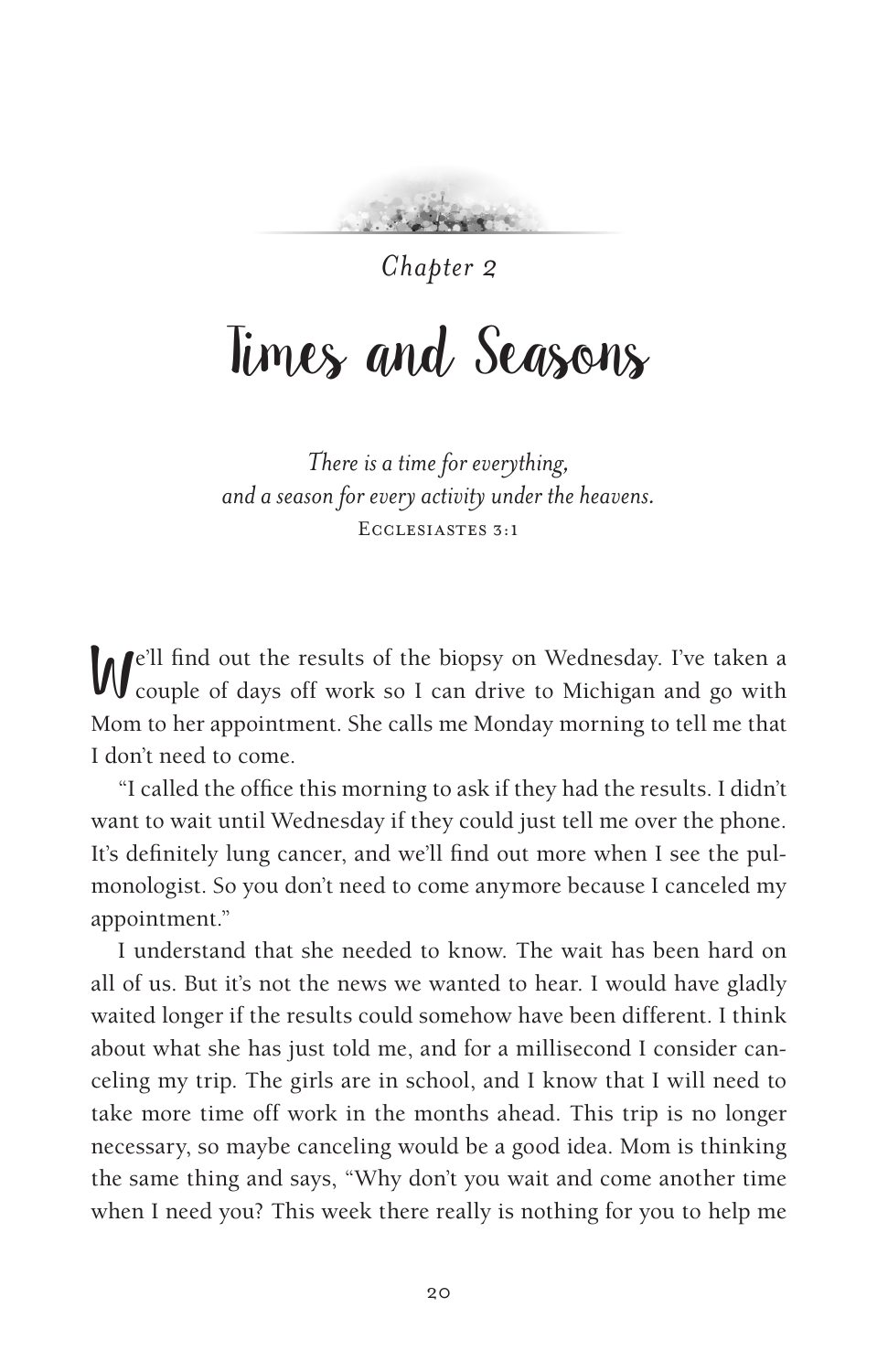with, but I'm sure there will be times down the road when I will need you to come."

In this moment, I see with clarity that I am entering into a new season. Solomon writes in Ecclesiastes 3 that there is a time and a season for everything: to be born, to die, to plant, to uproot, to weep, to laugh, to mourn, to dance, to embrace, to refrain, to be silent, to speak. When Bernie and I were newlyweds, we went through a honeymoon season. We spent every possible moment together and focused on building our new marriage. When I was expecting our babies, I slept extra hours, ate whatever I craved (which was often Mexican food late at night), shopped for all kinds of baby essentials, and read books about pregnancy and parenthood. I attended birthing classes and I nested. I was completely focused on preparing for motherhood. And when we moved into our house, we spent months painting all the rooms, hanging curtains on the windows and pictures on the walls, and making it our home. There is a season for everything.

Now, my mom has cancer, and I can feel my focus and priorities shifting. I realize that I am going to need to rearrange some things. I'm going to have to step out of some of the activities and ministries I am involved in so that I can fully show up and step into this new season. This is a time to go. This is a time to say "I'm still coming. Yes, I'll be there. Even if there is nothing for me to do, I'm coming just to be with you. Just to sit with you—to weep and to laugh, to be silent and to speak, and to embrace—because now is the time."

I decide that I will go as often as I am able. I will not later regret taking time off work and asking friends to help juggle my kids after school. I will not regret putting miles on my car and gas in the tank, spending hours on the road driving to and from her house. I won't regret telling my husband that, as often as I can, I need to go be with her. Somehow I know that these will become the moments I will cherish, the memories I will hold in my heart forever.

When a dear friend of mine was diagnosed with cancer, her adult daughter was living on the West Coast, more than two thousand miles away from her parents' home in Chicago. When she heard the news that